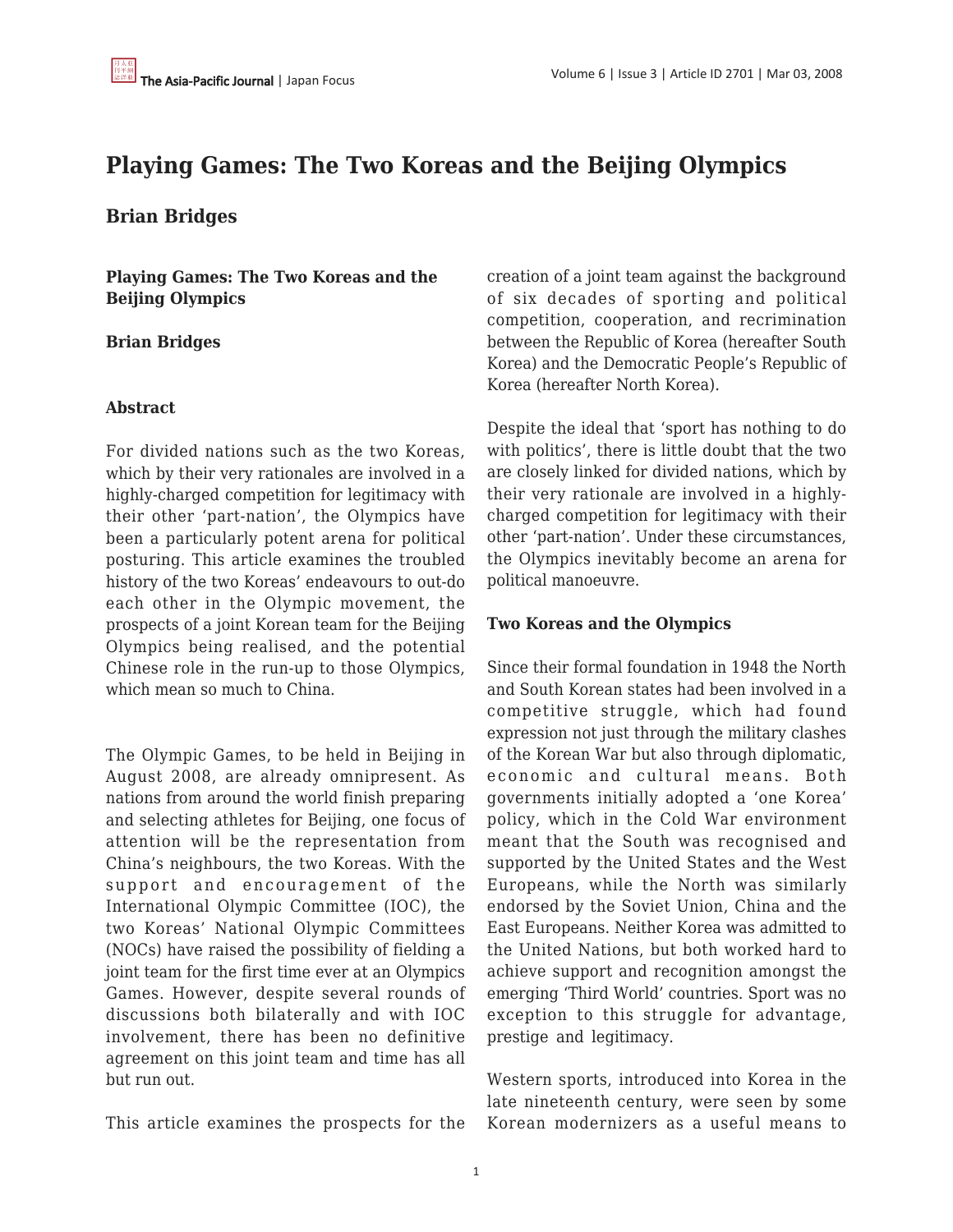promote national solidarity. Later, Japanese colonisers introduced some sports such as judo and table tennis as part of their attempt to 'Japanize' Korean society. After liberation from Japanese rule, Koreans on both sides of the border sought international sporting recognition as avidly as they campaigned for diplomatic recognition.

Ha Nam-Gil and J.A.Mangan have commented that post-1945 South Korean sport was 'closely linked to political priorities, purposes and personnel' and was 'politically-driven, resourced and endorsed and it was the direct product of…. ideological purpose'[1]. This assessment could equally validly be applied to North Korean priorities. Sport represented a tangible means to showcase the proclaimed superiority of each political system in this intense bilateral rivalry for national and international legitimacy.

The South Korean National Olympic Committee (NOC) quickly applied for IOC recognition and even sent athletes to the 1948 London Olympics. The North made repeated attempts to gain IOC recognition for its own NOC, but was rebuffed on the grounds that there could not be more than one recognised NOC in any one country. In the late 1950s, as pressure began to build up from the Soviet bloc, the IOC began to shift towards favouring a joint Korean team on the German model [2]. But not until the 1964 Tokyo Olympics did both South Korea and, for the first time ever in the summer Olympics, North Korea send athletes. Yet, the latter actually withdrew after its athletes arrived in Japan, when some of them were disqualified, providing a last minute twist to what had been a series of complicated and contentious efforts over the previous three years to try to secure a joint Korean team for the Tokyo Olympics [3].

### **Intensifying competition**

Subsequently, despite intermittent discussion

over the following decades, the two Koreas have never fielded a joint Olympic teams. The North gained more from these failed talks in the early 1960s than did the South, since from the 1968 Olympics it was able to compete for the first time on an equal footing with the South. But in the 1970s the South became more adept diplomatically, waging a campaign which was to culminate in the 1981 IOC decision to award the 1988 Olympic Games to Seoul.



IOC / Olympic Museum Collections **1988 Olympic Poster**

In fact, during the 1960s and 1970s the South Korean government of President Park Chunghee used sports promotion as one of several means to create a national revival in the wake of the traumas of colonization and war. Labelled by some as the 'father of modern sport', Park introduced a number of innovative sports policies at both the elite and mass level and the idea of hosting the Olympics originated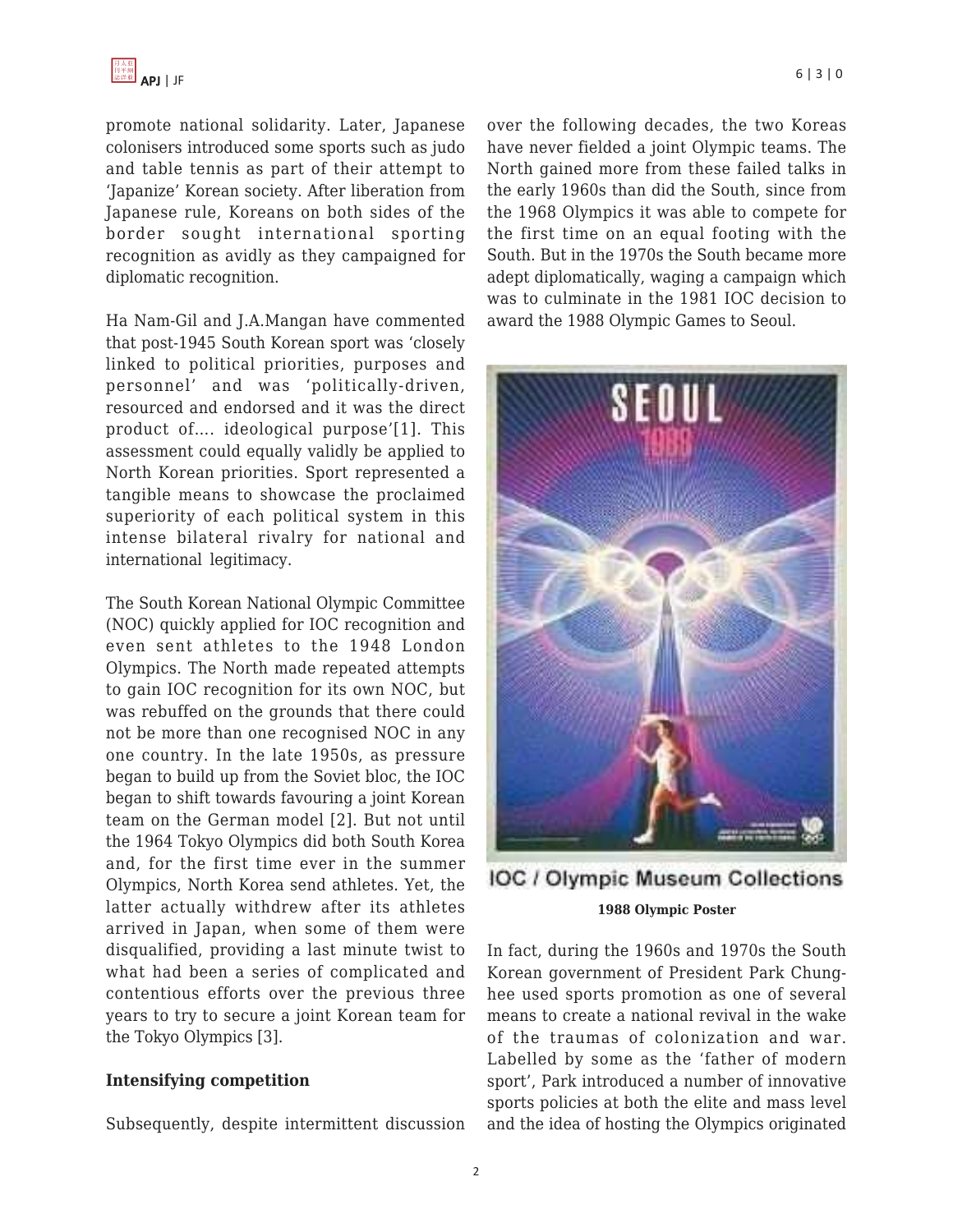during his years in office. In North Korea too sporting activity became an important part of societal mobilization and development. Mass sports involving gymnastics became a regular feature of North Korean society. Nonetheless, throughout the 1960s and 1970s both Koreas remained relatively low-key in terms of participating in international sporting events, with the notable example of the North Korean soccer team's almost legendary exploits in the 1966 World Cup in England.



**Pak Doo-ik kicks North Korea's winning World Cup goal against Italy**

Periods of relative rapprochement between the two Koreas frequently led to discussions of joint teams, but as the political atmosphere soured again, so too did the sporting talks splutter and fail. Even after the political breakthrough of the 1972 North-South Joint Declaration, efforts to develop sporting exchanges and even form joint teams failed. Sports organisations and facilities in the South had developed to the stage that it could host some international competitions, but, under pressure from the North, athletes from socialist countries did not participate. Agreement failed to field a joint team for the 35th World Table Tennis Championships, held in Pyongyang in 1979, the first major international sporting event hosted by the North, and South Korean table tennis players were not admitted. This failure, and what was perceived internationally as North Korean intransigence, had two results: firstly, international sporting federations became wary of the North, which has not since hosted a major international sporting event, and, secondly, during the 1980s, socialist states became more willing to compete in international sporting events in the South.

The partial boycotts of the 1980 and 1984 Olympics and the IOC's determination to assure a boycott-free Olympics in Seoul made the 1988 Olympics a particular focus of controversy. The North Koreans, with particularly vocal support from Cuba, criticised the choice of Seoul on safety grounds. When the IOC refused to change venue, the North asked for a co-hosting arrangement. Both the South and the IOC rejected this proposal (not least because the Olympics are awarded to only one city), but the IOC showed some willingness to discuss the possibilities of some events being held in the North. There followed during 1985-88 a series of convoluted discussions, which are described in impressive detail in Richard Pound's insider account [4]. At one stage the two Korean NOCs and the IOC came close to agreement over some preliminary rounds of sports being held in the North. But the offers were insufficient to satisfy the North and, although the IOC kept the door open until the very last minute, North Korean athletes did not participate in the Seoul Olympics. With the exception of Cuba, all other socialist countries sent athletes to Seoul and in the process helped to lay one of the foundations for what would become their diplomatic recognitions of the South during the course of the following four years.

#### **The road to Beijing**

The dream of a joint Korean Olympic team continued to remain just that, a dream. In fact, only twice, in the same year of 1991 at the World Table Tennis Championships held in Japan and the Junior World Football Championships in Portugal has a joint Korean team been fielded in a major international sporting event. This achievement, which came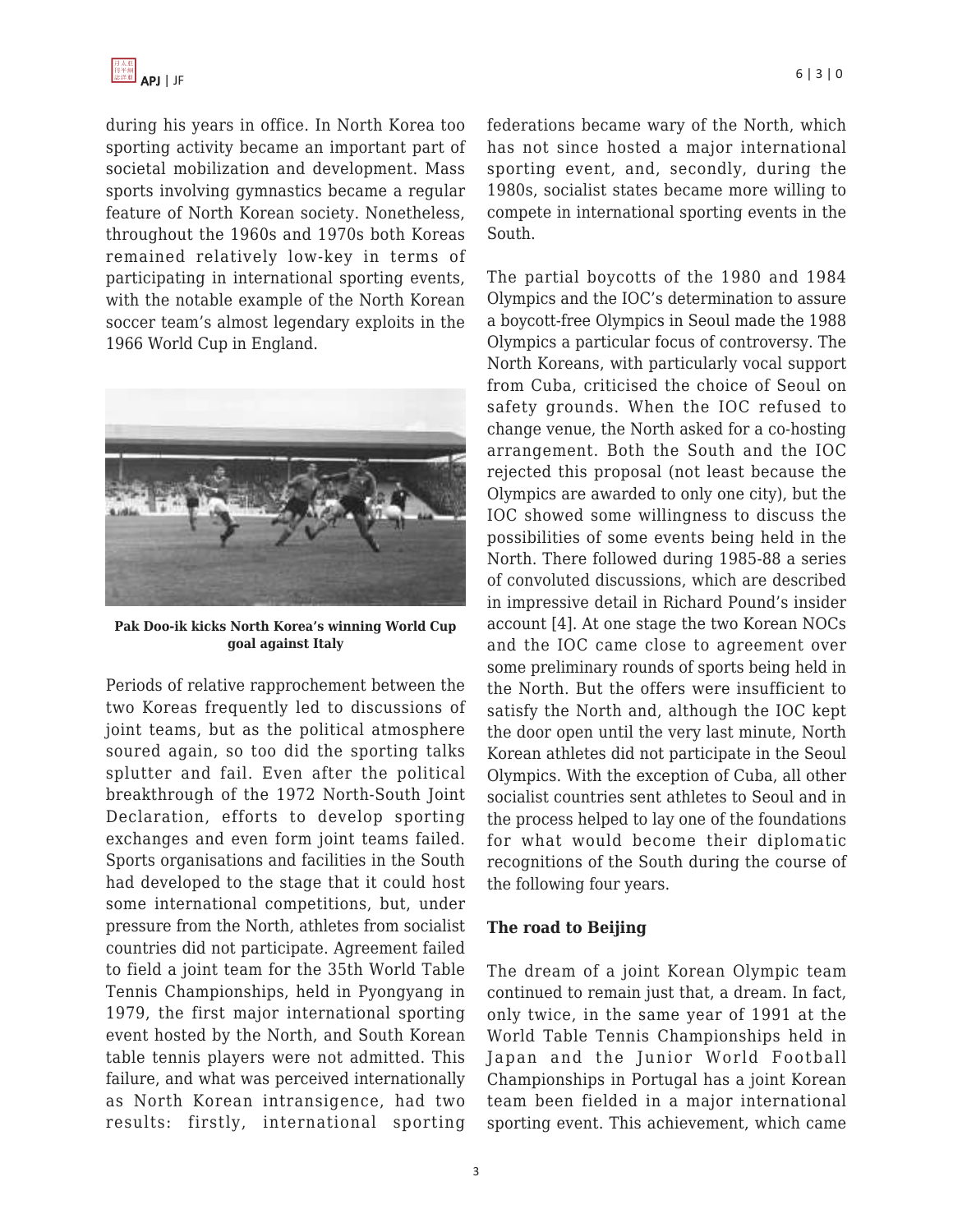at a time of renewed North-South political dialogue at the prime ministerial level, may have had a Chinese dimension, since joint cheering of each others' athletes by South and North Korean supporters attending the Beijing Asian Games in 1990 was an important impetus. Nevertheless, the joint teams were the result of 'government contacts rather than purely civilian exchanges' and little in the way of sporting exchanges followed [5]. It is against this background that we consider the more recent Olympics.

The historic June 2000 summit between Kim Dae-jung and Kim Jong Il, in Pyongyang, opened the way for greater cooperation and collaboration in North-South Korean relations. Consequently, at the 2000 Sydney Olympics the two Koreas entered the Olympic stadiums under a joint flag (the so-called 'unification flag', consisting of a blue outline of the undivided Korean peninsula on a white background) and wearing identical uniforms at the opening ceremonies. It was an emotional moment for Koreans. However, the athletes competed as two separate national teams.



**The two Kims and entourage following the June 15, 2000 Joint Declaration**

Subsequently, the North participated in the September 2002 Asian Games in Busan, the first ever such occasion for North Korean athletes to participate in an international sporting event in the South. That success seems in part to be due to the South's strategy of avoiding the complicated questions of a joint team and instead focusing on a joint parade at the opening and the participation of North and South Korean athletes in separate teams [6].

The newly-established 'tradition' of a joint team entry was carried on to the 2003 Asian Winter Games in Aomori and the 2004 Athens Olympics Games. Although international tensions had been raised because of the crisis over the North's suspected nuclear-weapons development, from October 2002, both sides came together for these sporting events. For both countries, a desire to pass a political message to the United States may have contributed to this cooperation. Both North and South wished to show the United States that they could coordinate at a time of worsening US-North Korean tensions [7].

This, in turn, led to the revival of ideas to form a joint team for the 2006 Asian Games in Doha and the 2008 Beijing Olympics. Representatives of the two Korean NOCs met in Guangzhou in September 2005, where they agreed in principle on a unified team, in Macau in November 2005, and in December 2005 when they began a series of bilateral meetings in Kaesong, on the North-South Korean border. As in earlier talks, the IOC has actively encouraged bilateral talks and occasionally hosted trilateral talks. In June 2006 IOC President Jacques Rogge wrote to both Kim Jong Il and South Korean President Roh Moohyun urging them to cooperate in forming a unified team. The missile tests by the North brought a halt to exchanges, but Rogge, in September, hosted the heads of the two NOCs at a meeting in Lausanne and included an offer to increase the number of athletic spots open to Koreans if there were to field a unified team. Once again, after the October nuclear test by the North, the two Koreas' athletes marched in together at the opening ceremony but competed separately at the Doha Asian Games. Nonetheless, at this time North Korea did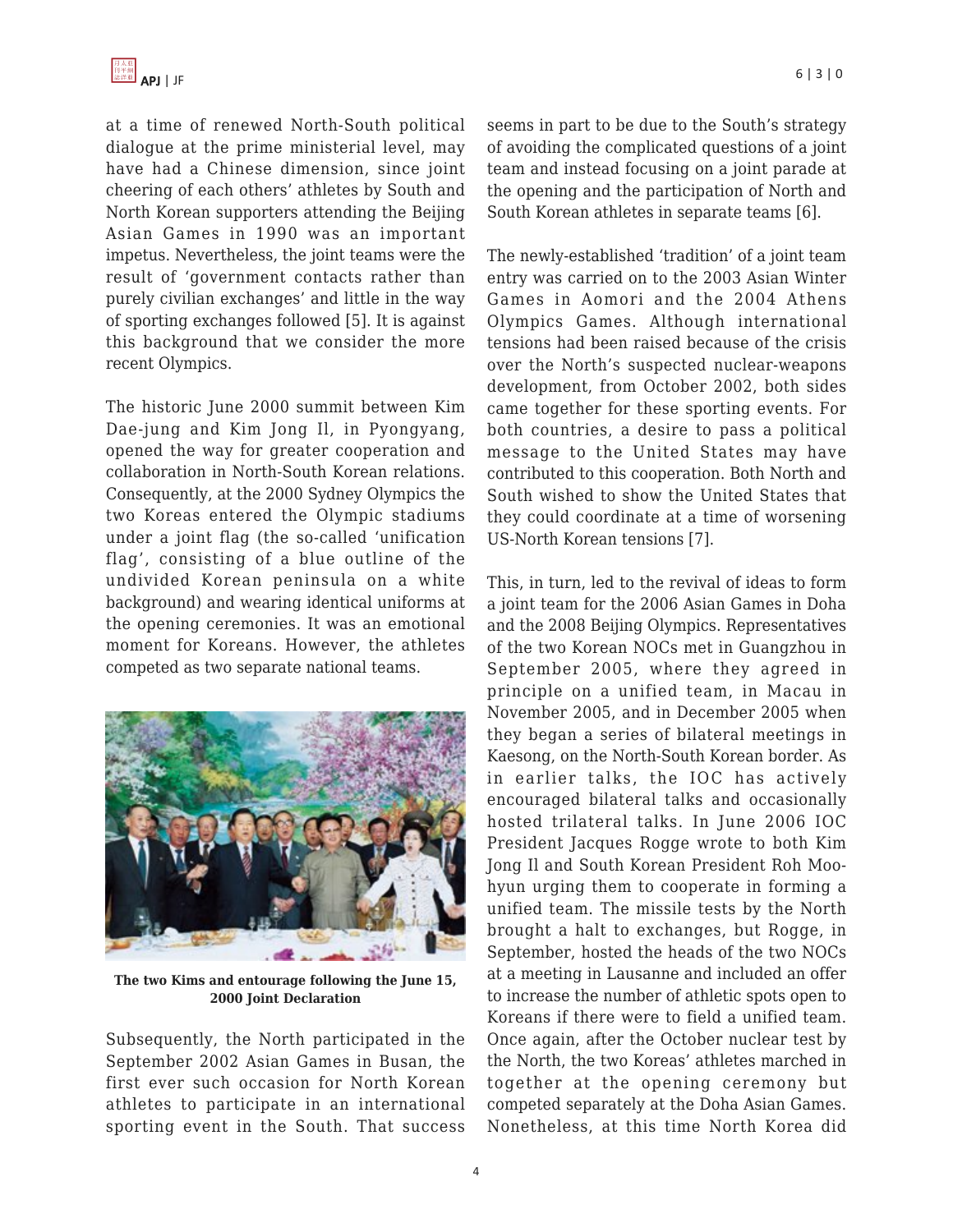openly convey to the IOC its support for South Korea's bid to host the 2014 Winter Olympics [8].

During 2007 formal inter-Korean talks on a joint Olympic team took place in Kaesong in February, with more informal contacts in Kuwait in April and in Hong Kong in June 2007, but no solution was achieved. There is considerable agreement on issues such as the flag (the unification flag), the national anthem to be played when medal winners are on the podium (the 1920s version of the traditional Korean folk song 'Arirang'), and the uniforms (following earlier designs but all supplied by the South). One key area remains outstanding – and it is an issue that has remained since those early days of the 1960s – how to choose the athletes to compete.



**The unification flag used since 1991**

For individual sports, the accepted manner is for individual athletes to achieve qualification for the Olympics by reaching the necessary standards set by the IOC. The problems come with team sports. The disagreement basically boils down to the selection of team members. The South argues that the athletes should be chosen on merit (simply the best players from each side), while the North argues that they should be chosen in equal numbers, to reflect the truly unified and egalitarian nature of the team. For the South, one unified team should be stronger than two divided ones, particularly in certain team sport events. For the North, it is a matter of national pride that its athletes should not be seen as inferior to the South's and should be treated equally. Clearly in some team sports the South is stronger, such as men's soccer and handball, while in others the North has a stronger international reputation, such as women's soccer. Even if the basic principle of selection is agreed, there remains the issue of the mechanism for selecting the players through training or practice matches or some other format.

At the second North-South Korean Summit in Pyongyang in October 2007, the issue was briefly discussed, but the only agreement was on Kim Jong Il's proposal that a joint cheering team should be formed and travel on the newlyopened cross-border train from Seoul to Pyongyang and then on to Beijing.



What role can the IOC and China, whether the government or the Beijing Organising Committee for the Olympic Games (BOCOG),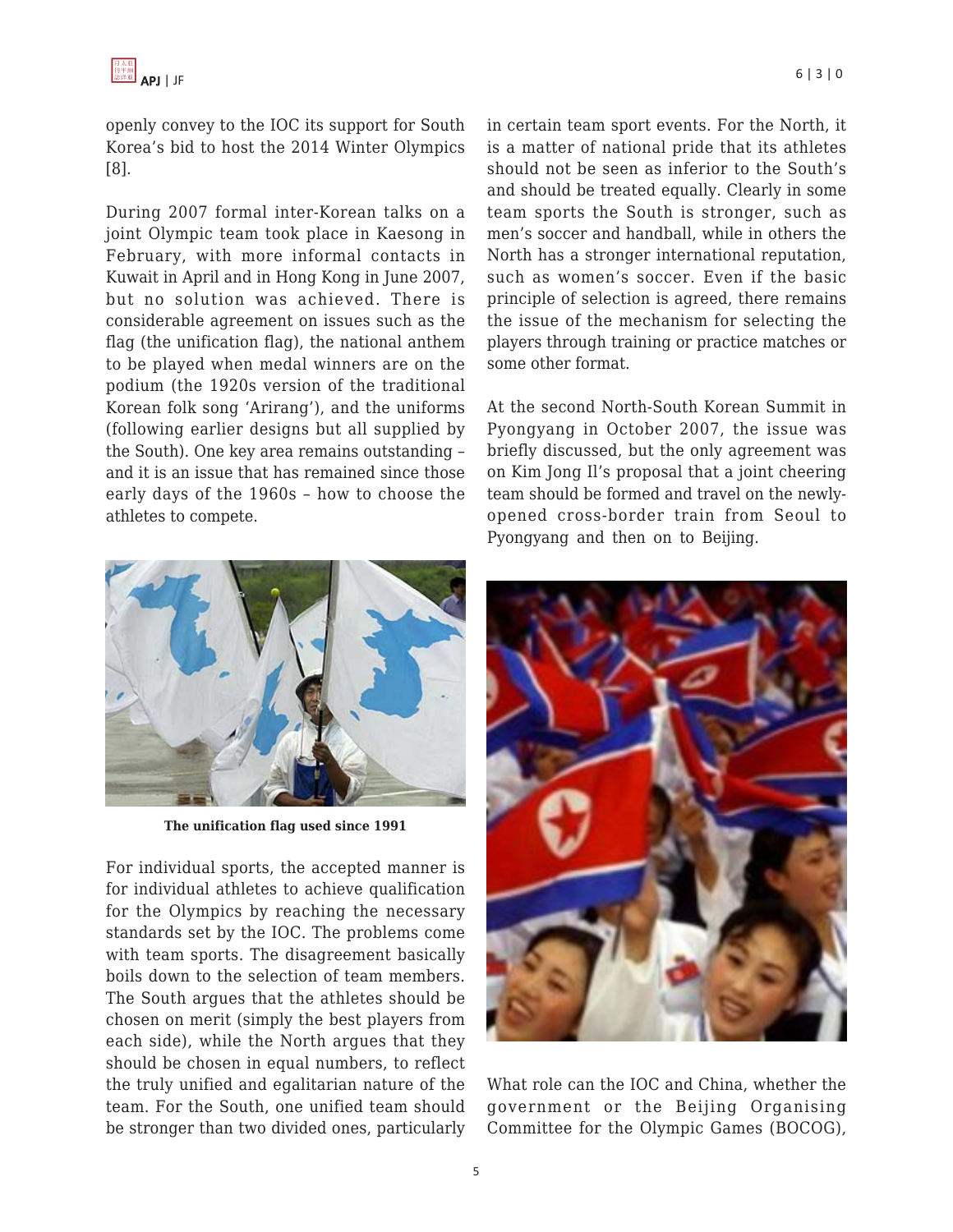play? As before, the IOC is encouraging from the sidelines, but is less actively involved than it was in the pre-1988 talks. In addition, to induce some degree of urgency, it has pointed out to both Koreas that the team qualifying competitions already have begun. Soon it will be too late to change already settled finalists.

China has committed significant resources and prestige to hosting a successful Olympics. In the Korean context, China would like to have at the very least the repetition of the joint entry parade at the opening and closing ceremonies. It is playing an additional role by announcing that the Olympic torch route will pass overland from Seoul to Pyongyang in April this year. But, as with its role in pushing forward a solution to the nuclear issue through hosting the six-party talks and cajoling the participants towards a solution (the February 2007 agreement, for example), China is probably looking for more in the sports field too. In other words, the goal is joint entry plus alpha. A real joint team for the first time in Olympic history would at the very least bring reflected glory to China. China has so far remained largely on the sidelines, as the two Koreas deal with the IOC, but some informal pressure, especially on the North Koreans, may be expected in the coming months.

However, even if the joint team concept is unrealisable, China may yet try to gain other diplomatic and political benefits from Korean participation. Whereas a North-South Summit between Roh and Kim was held in October 2007, the newly-inaugurated South Korean President, Lee Myung-bak, has made it clear that he is in no rush to head north, expecting Kim to come south first. If that situation remains stalemated, then perhaps the Olympics in Beijing could provide another opportunity to bring the two leaders together. Invitations to the two Korean leaders, Lee and Kim, to attend the opening ceremony might enable an unprecedented three-party summit to take place in Beijing under Hu Jintao's auspices.

#### **The way forward**

For some observers and participants, sporting contacts are a way to overcome or at least ameliorate political conflict and so can contribute to improving international relations. Park Sung-il, a South Korean NOC official, has said: 'We are all brothers, one mind, one soul. And we are confident that through sports we can bring the two Koreas together' [9]. A China Daily editorial writer has also written that a joint Korean team for the Beijing Olympics 'is expected to help achieve new breakthroughs in inter-Korean relations. The significance of such a partnership will go far beyond sports' [10]. The basic point is that socio-cultural exchanges, of which sport is a key example, can contribute to co-existence on the Korean peninsula and, ultimately, to unifying the nation.

For others, however, it is politics that drive, distort or obstruct sporting exchanges. Byun Jin-Heung, describing the Korean situation, has argued that 'although the basic principle requires that inter-Korean sports exchange should be freed from the shadows of political manipulations, it has not been able to pull it off' [11]. From this perspective, for socio-cultural contacts to be effective in inducing change a basic convergence in political and economic standpoint is necessary. In divided societies and countries, where nationalism and political legitimacy are closely intertwined, sporting contacts and cooperation are likely to be dictated by political and diplomatic circumstances.

In February 1963 then IOC President Avery Brundage wrote to the President of the North Korean NOC declaring that the initial agreement to form a united Korean team for the next Olympics was 'a great victory for sport' [13]. His optimism proved premature back then. Can his dream be realised 45 years later? The answer is almost certainly 'no' and the recent decision by football's governing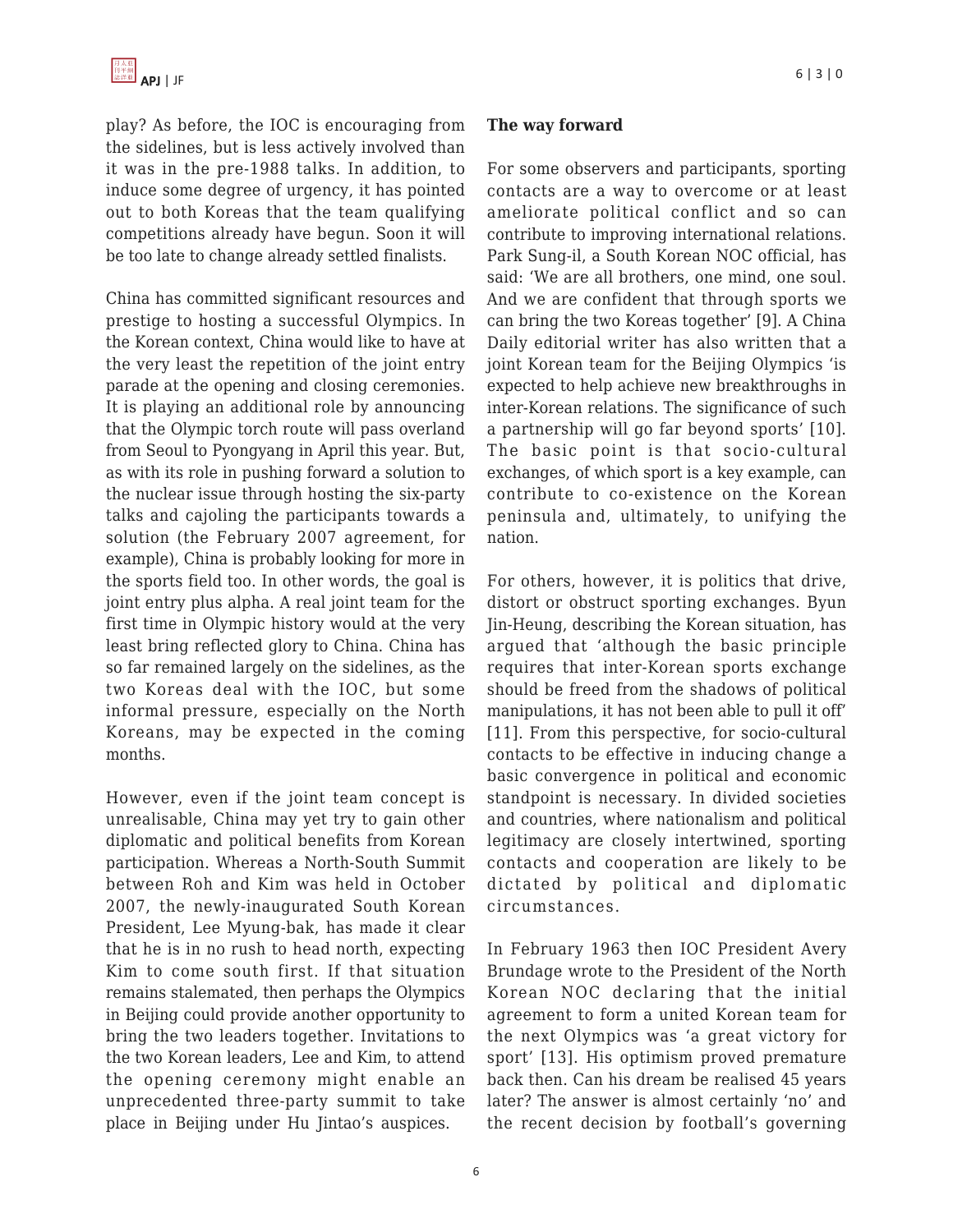body, FIFA, to switch the 26 March North Korea-South Korea World Cup qualifying match to Shanghai because the two countries could not agree on which flags and national anthems should be used at that game (originally scheduled to be played in Pyongyang) suggests that sporting relations may even be deteriorating. While diplomatic and political relations between North and South remain 'abnormal', the prospects for 'normal' sporting exchanges remain cloudy. In this context, it remains highly likely that once again, in Beijing, no unified Korean team will compete in the Olympics.

### **Notes**

[1] Ha Nam-Gil and J.A. Mangan, 'Ideology, Politics, Power: Korean Sport - Transformation, 1945-92', in J.A.Mangan and Fan Hong, eds, Sport in Asian Society: Past and Present, (London: Frank Cass, 2003), p.214.

[2] Christopher Hill, Olympic Politics. (Manchester: Manchester University Press, 1992). In the 1956, 1960 and 1964 Olympics, an all-German team competed, composed of athletes from both West and East Germany. Wallace Irwin, Politics of International Sport: Games of Power,(New York: Foreign policy Association, 1988), p. 38.

[3] Full details are in Brian Bridges, 'Reluctant Mediator: Hong Kong, the Two Koreas and the Tokyo Olympics', International Journal of the History of Sport, Vol.24, No.3, March 2007, pp. 375-391.

[4] Richard Pound, Five Rings Over Korea (Boston: Little, Brown & Co, 1994). See also Park Seh-jik, The Seoul Olympics: The Inside Story (London: Bellew Publishing, 1991).

[5] Gabriel Jonsson, Towards Korean Reconciliation: Socio-Cultural Exchanges and Cooperation. (Aldershot: Ashgate, 2006), pp. 119-120. Byun Jin-Heung has argued that effectively there was an eight-year break in inter-Korean sports exchanges in the 1990s. 'Inter-Korean Exchanges and Peace on the Korean Peninsula', in Peace on the Korean Peninsula through Sports Exchange. (Seoul: Sports Institute for National Unification, 2003), pp.131-132.

[6] Choi D., 'Building Bridges: The Significance of Inter-Korean Sports and Cultural Exchange', East Asian Review, Winter 2002, p.112

[7] Song Young-Dae, 'The Political Situation on the Korean peninsula and the 2010 Pyeongchang Winter Olympic Games', in Peace on the Korean Peninsula through Sports Exchange. (Seoul: Sports Institute for National Unification, 2003), p.30.

[8] The President of the North Korean NOC sent a letter to Rogge in December 2005 stating that a Pyeonchang Olympics would enhance reconciliation and cooperation between the two Koreas. Korea Times, 22 December 2006. In July 2007 Pyeonchang lost the decision to Sochi, Russia.

[9] South China Morning Post, 1 November 2005.

[10] China Daily, 27 February 2004.

[11] Byun, 'Inter-Korean Exchanges', p. 133.

[12] Olympic Studies Centre Archives, Lausanne, Switzerland: Avery Brundage Collection, microfilm of papers from Box 138.

Brian Bridges is Professor and Head of the Department of Political Science and Director of the Centre for Asian Pacific Studies, Lingnan University. This is a revised and up-dated version of a paper presented at the International Conference on 'China and Korea: A New Nexus in East Asia?' hosted by Lingnan